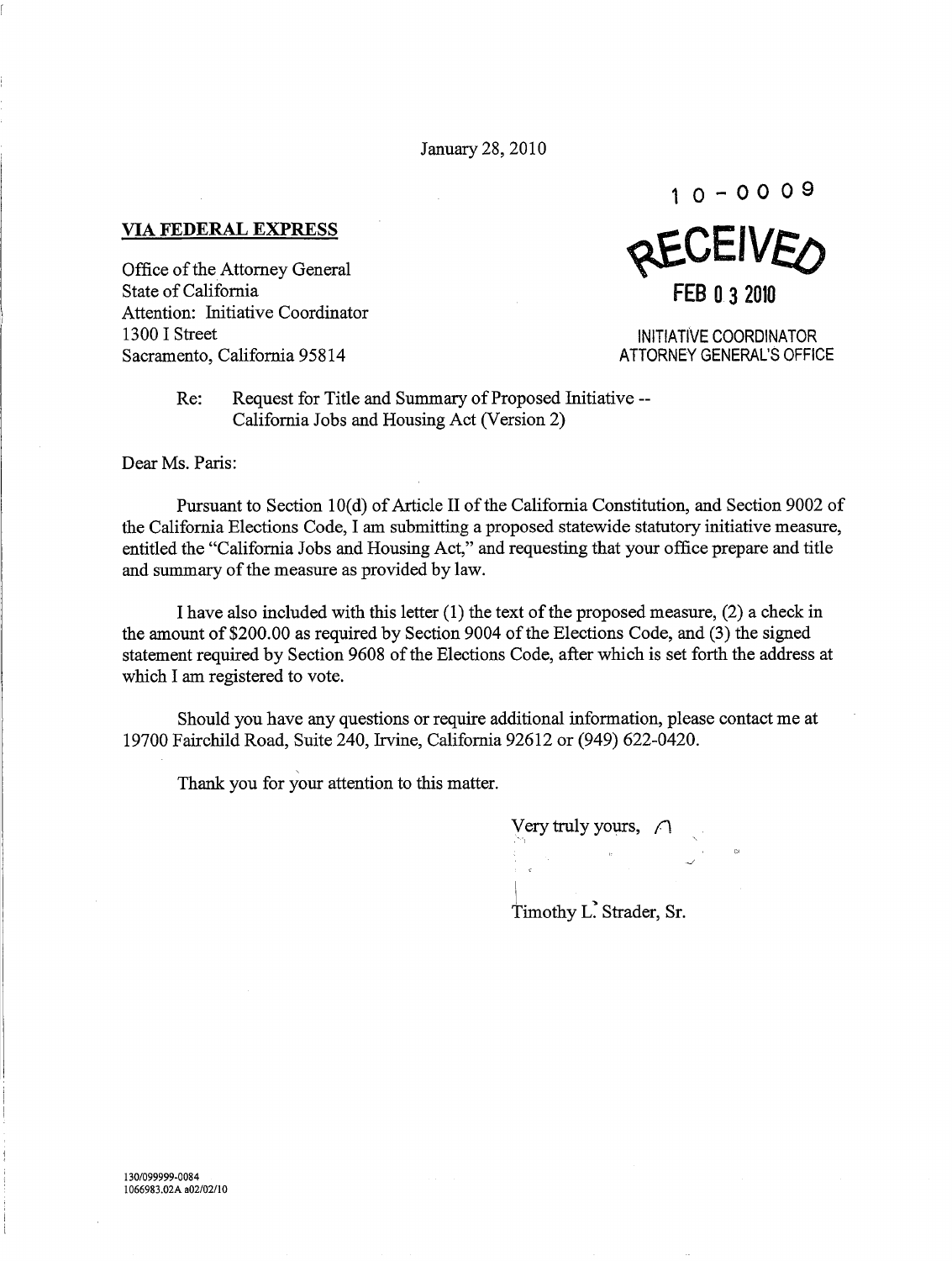## Text of Proposed Law **10-00 09**

## CALIFORNIA JOBS AND HOUSING ACT

## STATUTORY AMENDMENT

This initiative measure is submitted to the people in accordance with the provisions of Article II, Section 8 of the California Constitution.

This initiative expressly amends provisions of the California Public Resources Code. New provisions proposed to be added are printed in *bold face italic type* to indicate they are new.

SECTION 1. Title. This measure shall be known and may be cited as the California Jobs and Housing Act.

SECTION 2. Findings and Declarations. The people find and declare as follows:

- (a) California families are suffering the effects of the worst economic recession since the Great Depression.
- (b) Unemployment in California has reached a 70-year high, far above the national average.
- (c) Job losses in the real estate and building industries are a major contributing factor. Nearly 25% of the two million unemployed Californians have lost jobs in construction, finance, real estate and industries related to construction.
- (d) The California Environmental Quality Act (CEQA) requires most major construction projects to be accompanied by an Environmental Impact Report (EIR), which must be certified by the government agency approving the project. The purpose of this report is to determine, among other things, whether the project would have a significant effect on the environment and whether changes in the project would avoid or reduce that effect.
- (e) Once the EIR is certified by the government agency, the law permits any person to challenge it by filing a lawsuit. These types of lawsuits can take years to resolve and cost millions of dollars in legal fees.

/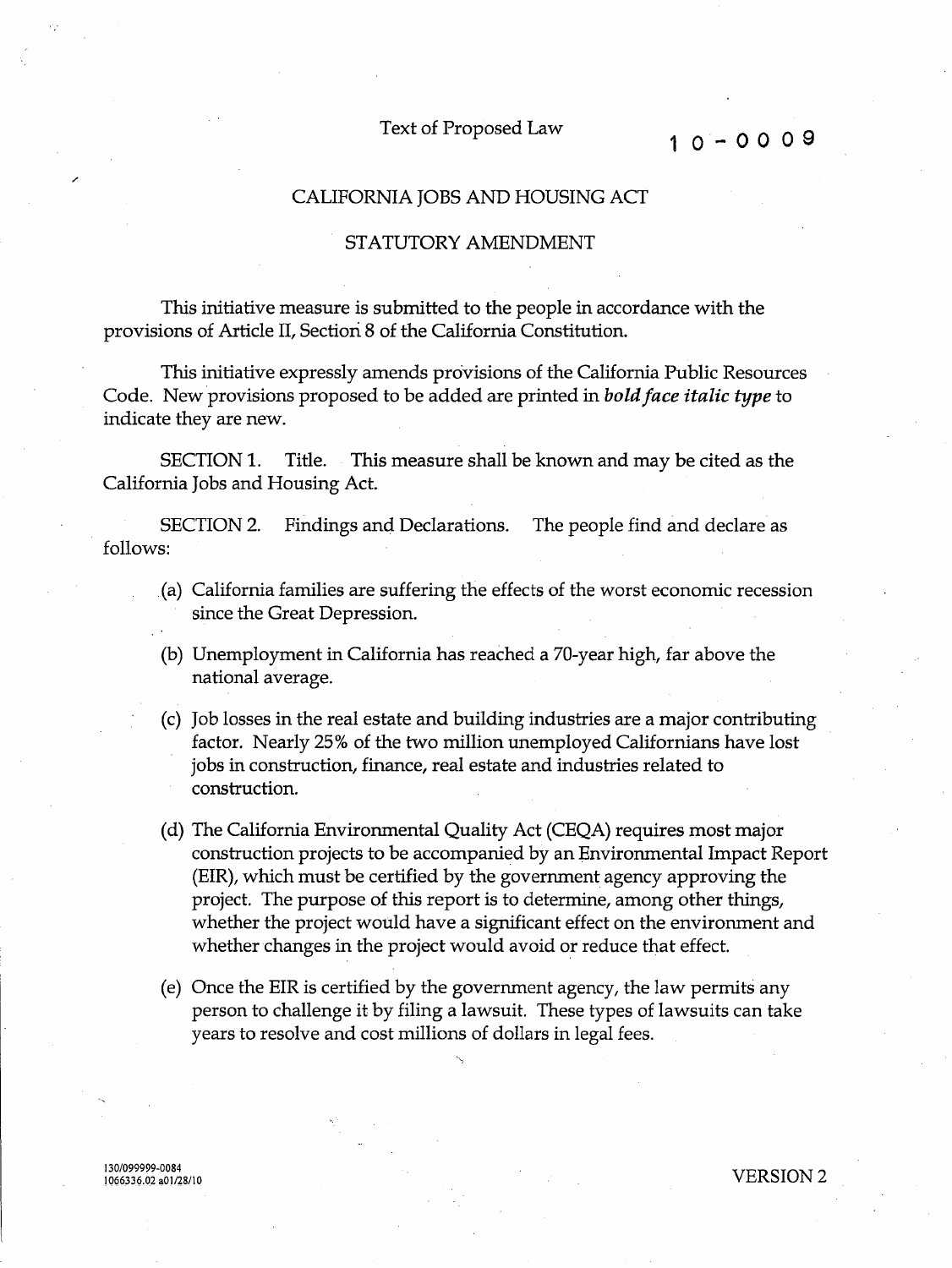- (f) Projects are typically put on hold once a challenge is filed and it can take up to five years to fight the lawsuit. During this time, projects are suspended and thousands of jobs are lost.
- (g) Hundreds of frivolous lawsuits, filed by individuals or groups seeking cash settlements have stalled many of the state's largest development projects, stopping job creation and raising the cost of housing throughout California.
- (h) The Attorney General of California is the people's lawyer and has the ability to determine whether or not a legal challenges to a certified EIR is necessary to protect the environment and the public's interest.
- (i) Giving the Attorney General of California the exclusive right to challenge certified EIRs will put an end to hundreds of frivolous lawsuits, which stall job creation and drive up housing prices for California families.

SECTION 3. Amendment of Section 21167 of the Public Resources Code. Section 21167 of the Public Resources Code is hereby amended to read in its entirety as follows:

> An action or proceeding to attack, review, set aside, void, or annul the following acts or decisions of a public agency on the grounds of noncompliance with this division shall be commenced as follows:

> (a) An action or proceeding alleging that a public agency is carrying out or has approved a project that may have a significant effect on the environment without having determined whether the project may have a significant effect on the environment shall be commenced within 180 days from the date of the public agency's decision to carry out or approve the project, or, if a project is undertaken without a formal decision by the public agency, within 180 days from the date of commencement of the project.

(b) An action or proceeding alleging that a public agency has improperly determined whether a project may have a significant effect on the environment shall be commenced within 30 days from the date of the filing of the notice. required by subdivision (a) of Section 21108 or subdivision (a) of Section 21152.

(c) An action or proceeding alleging that an environmental impact report does not comply with this division shall be commenced within 30 days from the date of the filing of the

130/099999-0084 1066336.02 a01/28/10

-2- VERSION 2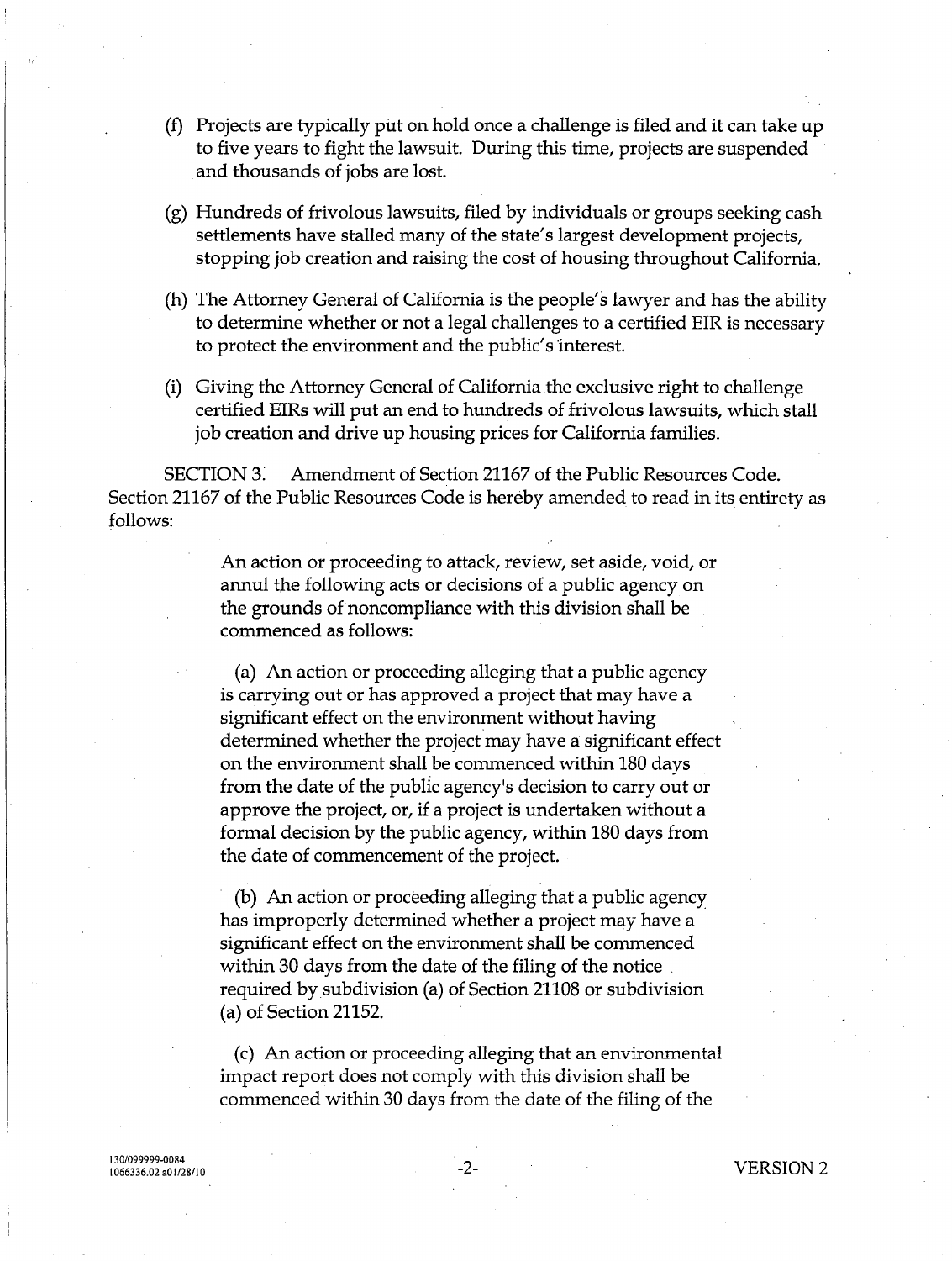notice required by subdivision (a) of Section 21108 or subdivision (a) of Section 21152 by the lead agency. *Notwithstanding any provision of this division* to *the contrary, no individual or entity, including without limitation any person as that term is defined in Section 21066, other than the Attorney General may commence and maintain any such action or proceeding authorized by this subdivision (c).* 

(d) An action or proceeding alleging that a public agency has improperly determined that a project is not subject to this division pursuant to subdivision (b) of Section 21080 or. Section 21172 shall be commenced within 35 days from the date of the filing by the public agency, or person specified in subdivision (b) or (c) of Section 21065, of the notice authorized by subdivision (b) of Section 21108 or subdivision (b) of Section 21152. If the notice has not been filed, the action or proceeding shall be commenced within 180 days from the date of the public agency's decision to carry out or approve the project, or, if a project is undertaken without a formal decision by the public agency, within 180 days from the date of commencement of the project.

(e) An action or proceeding alleging that another act or omission of a public agency does not comply with this division shall be commenced within 30 days from the date of the filing of the notice required by subdivision (a) of Section 21108 or subdivision (a) of Section 21152, *provided that such alleged act or omission does not relate* to *an environmental impact report that is subject* to *the provisions of subdivision (c).* 

(f) If a person has made a written request to the public agency for a copy of the notice specified in Section 21108 or 21152 prior to the date on which the agency approves or determines to carry out the project, then not later than five days from the date of the agency's action, the public agency shall deposit a written copy of the notice addressed to that person in the United States mail, first class postage prepaid. The date upon which this notice is mailed shall not affect the time periods specified in subdivisions (b), (c), (d), and (e).

130/099999-0084 1066336.02 a01/28/10

-3- VERSION 2